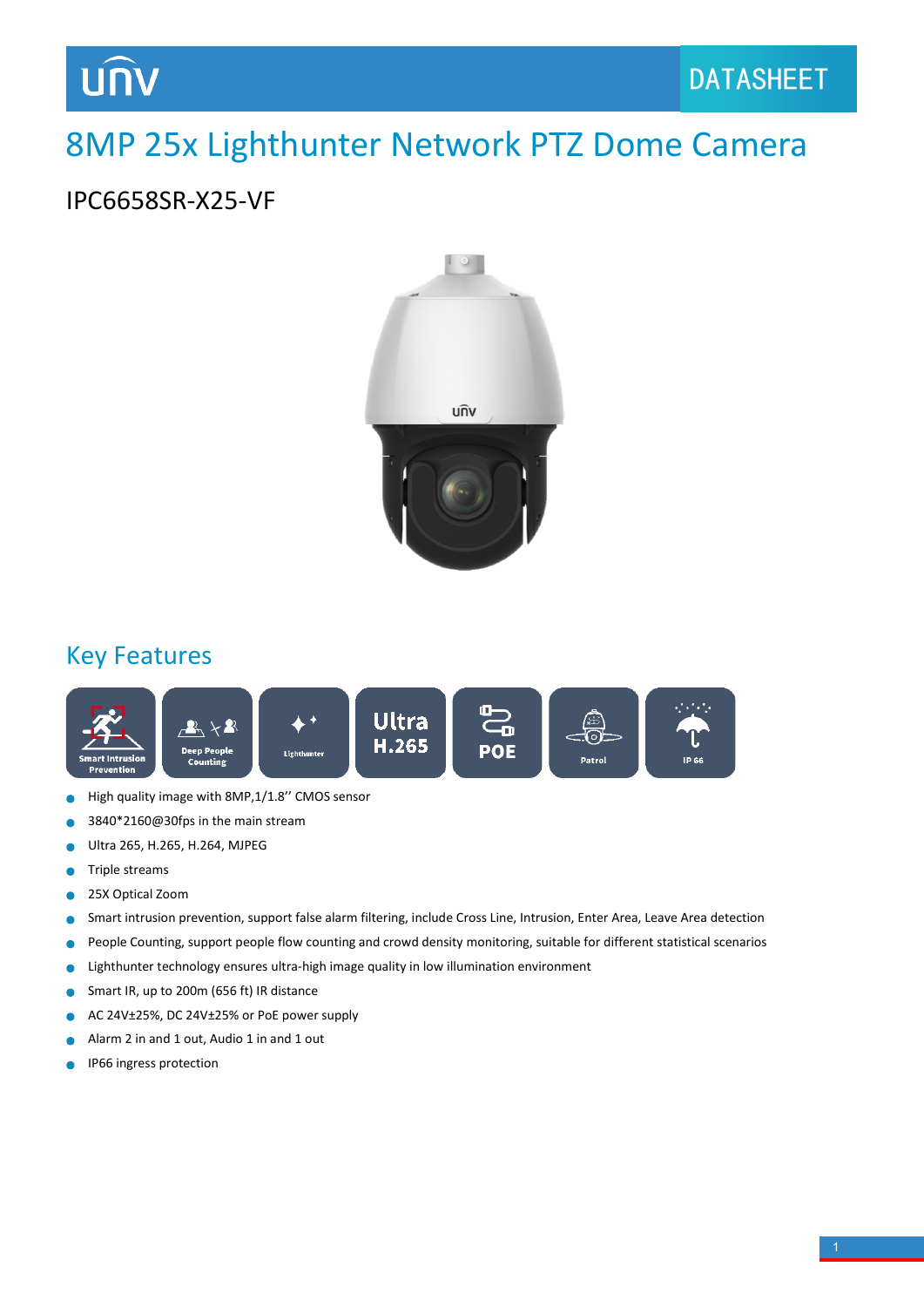# UN

## Specifications

|                         | <b>IPC6658SR-X25-VF</b>                                                                                                      |                            |                  |                 |                 |  |
|-------------------------|------------------------------------------------------------------------------------------------------------------------------|----------------------------|------------------|-----------------|-----------------|--|
| Camera                  |                                                                                                                              |                            |                  |                 |                 |  |
| Sensor                  | 1/1.8", 8.0 megapixel, progressive scan, CMOS                                                                                |                            |                  |                 |                 |  |
| Min. Illumination       | Colour: 0.003 Lux (F1.5, AGC ON)<br>0 Lux with IR                                                                            |                            |                  |                 |                 |  |
| Day/Night               | IR-cut filter with auto switch (ICR)                                                                                         |                            |                  |                 |                 |  |
| Shutter                 |                                                                                                                              | Auto/Manual, 1 ~ 1/100000s |                  |                 |                 |  |
| <b>WDR</b>              | Digital wide dynamic                                                                                                         |                            |                  |                 |                 |  |
| S/N                     | >56dB                                                                                                                        |                            |                  |                 |                 |  |
| Lens                    |                                                                                                                              |                            |                  |                 |                 |  |
| Lens                    | 6.0 ~ 150.0mm, AF automatic focusing and motorized zoom lens                                                                 |                            |                  |                 |                 |  |
| Digital Zoom            | 16                                                                                                                           |                            |                  |                 |                 |  |
| Optical Zoom            | 25                                                                                                                           |                            |                  |                 |                 |  |
| Iris                    | Auto; F1.5 ~ F3.4                                                                                                            |                            |                  |                 |                 |  |
| Field of View (H)       | $60.5^{\circ} \cong 3.1^{\circ}$                                                                                             |                            |                  |                 |                 |  |
| Field of View (V)       | $36.3^{\circ} \approx 1.8^{\circ}$                                                                                           |                            |                  |                 |                 |  |
| Field of View (D)       | $74.3^{\circ} \approx 3.7^{\circ}$                                                                                           |                            |                  |                 |                 |  |
| <b>DORI</b>             |                                                                                                                              |                            |                  |                 |                 |  |
|                         | Lens (mm)                                                                                                                    | Detect (m)                 | Observe (m)      | Recognize (m)   | Identify (m)    |  |
| <b>DORI Distance</b>    | $6.0$                                                                                                                        | 143.1(469.5ft)             | 57.2(187.8ft)    | 28.6(93.9ft)    | 14.3(46.9ft)    |  |
|                         | 150.0                                                                                                                        | 3116.3 (10223.9ft)         | 1246.5(4089.6ft) | 623.3(2044.8ft) | 311.6(1022.4ft) |  |
| Illuminator             |                                                                                                                              |                            |                  |                 |                 |  |
| Vari-focal Laser        | Up to 200m(656ft)                                                                                                            |                            |                  |                 |                 |  |
| Wavelength              | 850nm                                                                                                                        |                            |                  |                 |                 |  |
| IR On/Off Control       | Auto/Manual                                                                                                                  |                            |                  |                 |                 |  |
| Video                   |                                                                                                                              |                            |                  |                 |                 |  |
| Video Compression       | Ultra 265, H.265, H.264, MJPEG                                                                                               |                            |                  |                 |                 |  |
| Frame Rate              | Main Stream: 8MP(3840*2160), Max 30fps;<br>Sub Stream: 2MP (1920*1080), Max 30fps;<br>Third Stream: D1 (720*576), Max 30fps; |                            |                  |                 |                 |  |
| Video Bit Rate          | 128 Kbps~16 Mbps                                                                                                             |                            |                  |                 |                 |  |
| U-code                  | Support                                                                                                                      |                            |                  |                 |                 |  |
| ROI                     | Up to 8 areas                                                                                                                |                            |                  |                 |                 |  |
| Video stream            | Triple streams                                                                                                               |                            |                  |                 |                 |  |
| OSD                     | Up to 8 OSDs                                                                                                                 |                            |                  |                 |                 |  |
| Privacy Mask            | 24 areas, up to 4 areas per scene                                                                                            |                            |                  |                 |                 |  |
| Image                   |                                                                                                                              |                            |                  |                 |                 |  |
| White Balance           | Auto/Outdoor/Fine Tune/Sodium Lamp/Locked/Auto2                                                                              |                            |                  |                 |                 |  |
| Digital noise reduction | 2D/3D DNR                                                                                                                    |                            |                  |                 |                 |  |
| Smart IR                | Support                                                                                                                      |                            |                  |                 |                 |  |
| Flip                    | Normal/Flip Vertical/Flip Horizontal/180°                                                                                    |                            |                  |                 |                 |  |
| <b>HLC</b>              | Support                                                                                                                      |                            |                  |                 |                 |  |
| <b>BLC</b>              | Support                                                                                                                      |                            |                  |                 |                 |  |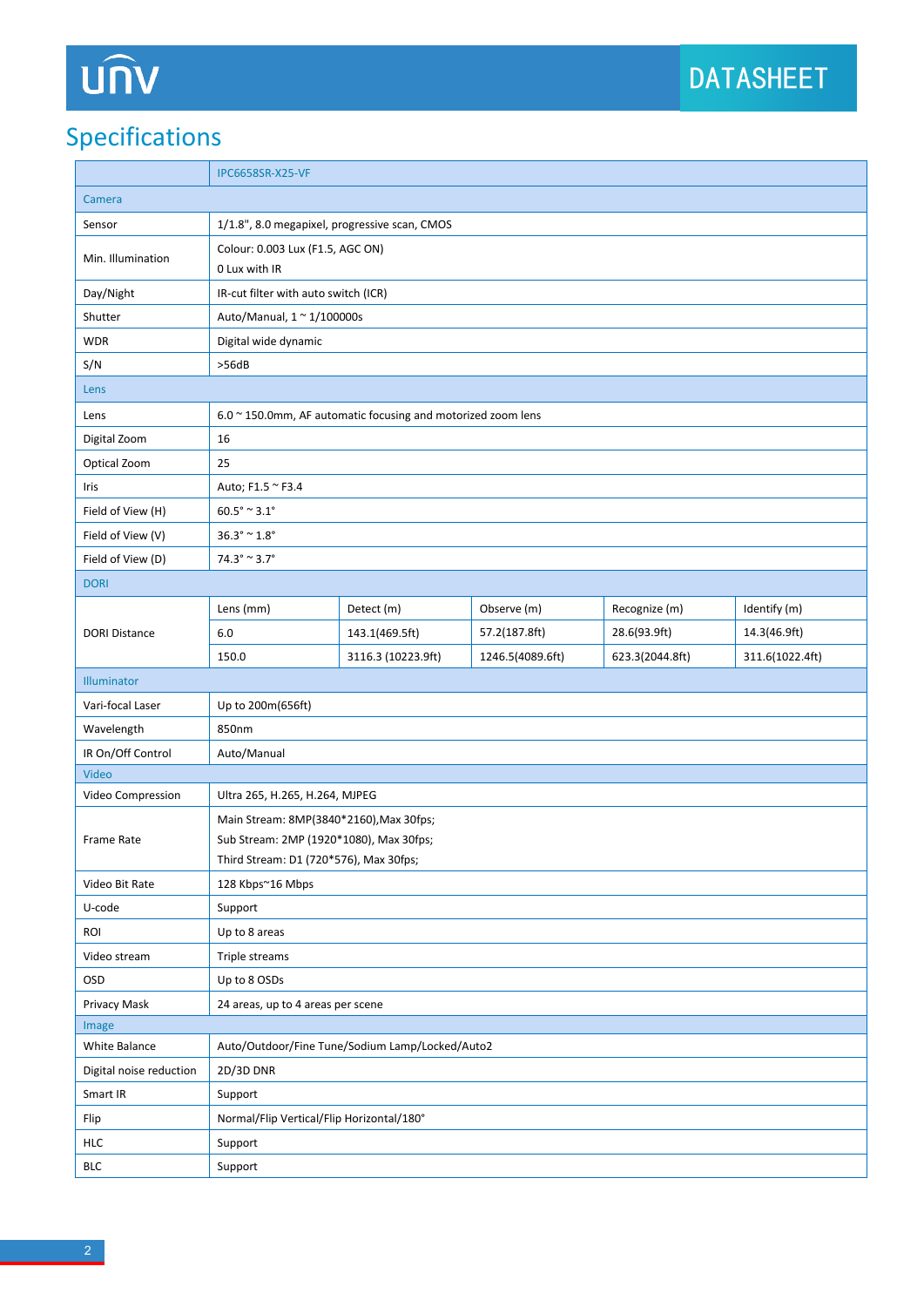## UN

## DATASHEET

| Defog                         | <b>Digital Defog</b>                                                                                                                                                                                          |  |  |  |  |
|-------------------------------|---------------------------------------------------------------------------------------------------------------------------------------------------------------------------------------------------------------|--|--|--|--|
| Intelligent                   |                                                                                                                                                                                                               |  |  |  |  |
| Smart Intrusion<br>Prevention | Support false alarm filtering: Cross Line detection, Intrusion detection, Enter Area detection, Leave Area detection                                                                                          |  |  |  |  |
| People Counting               | Support people flow counting and crowd density monitoring                                                                                                                                                     |  |  |  |  |
| <b>Events</b>                 |                                                                                                                                                                                                               |  |  |  |  |
| <b>Basic Detection</b>        | Motion detection, Audio detection, Tampering Alarm                                                                                                                                                            |  |  |  |  |
| <b>Auto Tracking</b>          | Support                                                                                                                                                                                                       |  |  |  |  |
| <b>General Function</b>       | Watermark, IP Address Filtering, Alarm input, Alarm output, Access Policy, ARP Protection, RTSP Authentication, User<br>Authentication                                                                        |  |  |  |  |
| <b>Audio</b>                  |                                                                                                                                                                                                               |  |  |  |  |
| Audio Compression             | G.711U, G.711A                                                                                                                                                                                                |  |  |  |  |
| <b>Audio Bitrate</b>          | 64 Kbps                                                                                                                                                                                                       |  |  |  |  |
| Two-way Audio                 | Support                                                                                                                                                                                                       |  |  |  |  |
| Suppression                   | Support                                                                                                                                                                                                       |  |  |  |  |
| Sampling Rate                 | 8 kHz                                                                                                                                                                                                         |  |  |  |  |
| <b>Storage</b>                |                                                                                                                                                                                                               |  |  |  |  |
| <b>Edge Storage</b>           | Micro SD, up to 256 GB                                                                                                                                                                                        |  |  |  |  |
| Network Storage               | ANR, NAS(NFS)                                                                                                                                                                                                 |  |  |  |  |
| <b>Network</b>                |                                                                                                                                                                                                               |  |  |  |  |
| Protocols                     | IPv4, IGMP, ICMP, ARP, TCP, UDP, DHCP, PPPoE, RTP, RTSP, RTCP, DNS, DDNS, NTP, FTP, UPnP, HTTP, HTTPS, SMTP, 802.1x,<br>SNMP, QoS, RTMP, SSL/TLS                                                              |  |  |  |  |
| Compatible Integration        | ONVIF (Profile S, Profile G, Profile T), API, SDK                                                                                                                                                             |  |  |  |  |
| User/Host                     | Up to 32 users. 2 user levels: administrator and common user                                                                                                                                                  |  |  |  |  |
| Security                      | Password protection, strong password, HTTPS encryption, Export operation logs, basic and digest authentication for RTSP,<br>digest authentication for HTTP, TLS 1.2, WSSE and digest authentication for ONVIF |  |  |  |  |
|                               | EZStation                                                                                                                                                                                                     |  |  |  |  |
| Client                        | <b>EZLive</b><br>EZView                                                                                                                                                                                       |  |  |  |  |
| Web Browser                   | Plug-in required live view: IE 10 and above, Chrome 45 and above, Firefox 52 and above, Edge 79 and above                                                                                                     |  |  |  |  |
| Pan & Tilt                    |                                                                                                                                                                                                               |  |  |  |  |
| Pan Range                     | 360° (endless)                                                                                                                                                                                                |  |  |  |  |
|                               | $0.1^{\circ}/s \approx 200^{\circ}/s$                                                                                                                                                                         |  |  |  |  |
| Pan Speed                     | Preset speed: 300°/s                                                                                                                                                                                          |  |  |  |  |
| <b>Tilt Range</b>             | $-15^\circ \approx 90^\circ$ (auto reverse)                                                                                                                                                                   |  |  |  |  |
|                               | $0.1^{\circ}/s \approx 200^{\circ}/s$                                                                                                                                                                         |  |  |  |  |
| <b>Tilt Speed</b>             | Preset speed: 240°/s                                                                                                                                                                                          |  |  |  |  |
| Number of Presets             | 1024                                                                                                                                                                                                          |  |  |  |  |
| Preset Patrol                 | 16 patrols, up to 64 presets for each patrol                                                                                                                                                                  |  |  |  |  |
| Route Patrol                  | 16 patrols, up to 32 actions for each patrol                                                                                                                                                                  |  |  |  |  |
| Recorded Patrol               | 16 patrols, up to 128 actions for each patrol                                                                                                                                                                 |  |  |  |  |
| Patrol Stay Time              | 15s~1800s                                                                                                                                                                                                     |  |  |  |  |
| Preset Image Freeze           | Support                                                                                                                                                                                                       |  |  |  |  |
| Home Position                 | Support                                                                                                                                                                                                       |  |  |  |  |
| Interface                     |                                                                                                                                                                                                               |  |  |  |  |
| Audio I/O                     | 1/1                                                                                                                                                                                                           |  |  |  |  |
| Alarm I/O                     | 2/1                                                                                                                                                                                                           |  |  |  |  |
| Serial Port                   | 1 RS485                                                                                                                                                                                                       |  |  |  |  |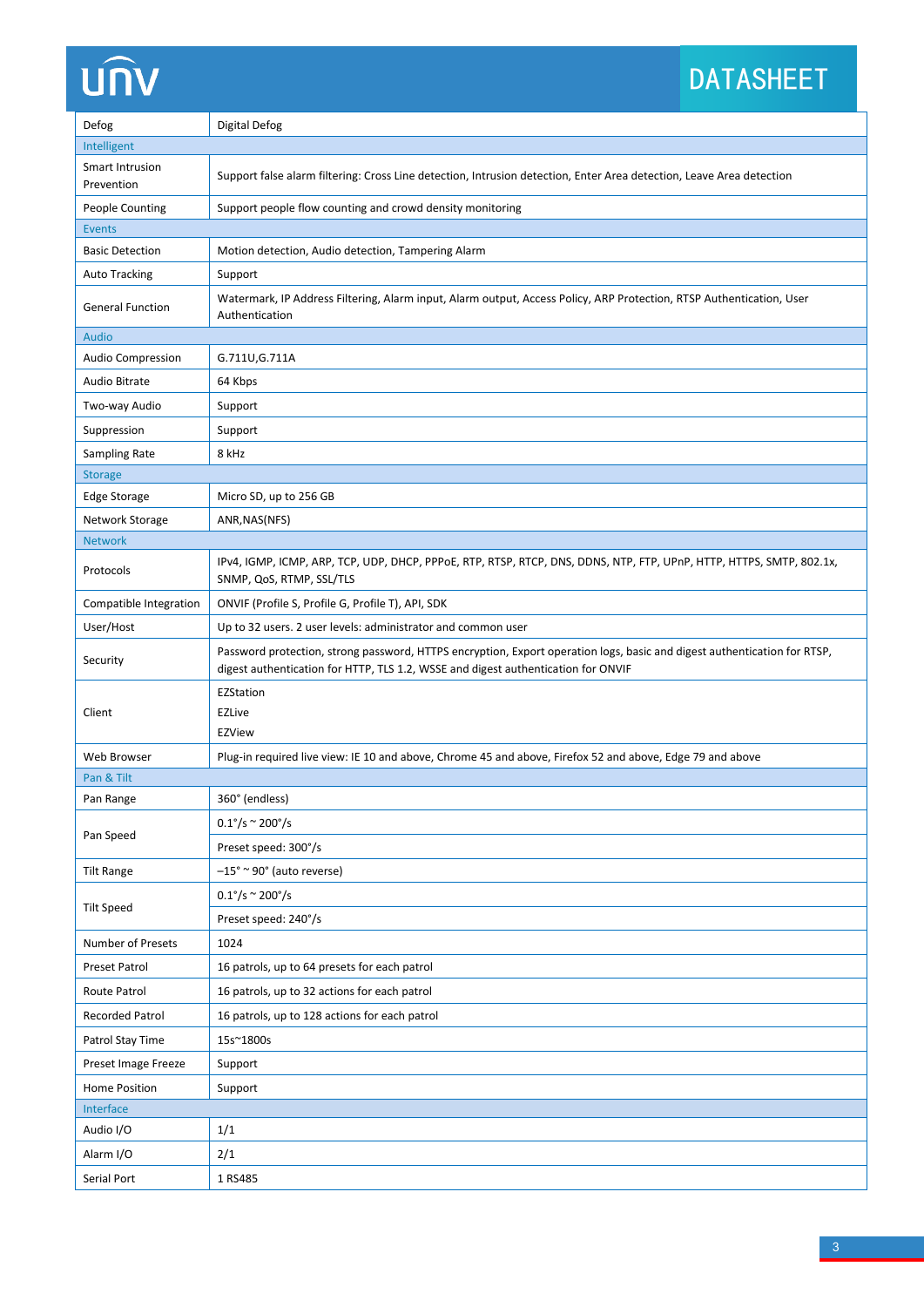## UN

## DATASHEET

| <b>Built-in Mic</b>           | N/A                                                                                                                                                                  |  |  |  |
|-------------------------------|----------------------------------------------------------------------------------------------------------------------------------------------------------------------|--|--|--|
| <b>Built-in Speaker</b>       | N/A                                                                                                                                                                  |  |  |  |
| <b>WIFI</b>                   | N/A                                                                                                                                                                  |  |  |  |
| Network                       | 1 * RJ45 10M/100M Base-TX Ethernet                                                                                                                                   |  |  |  |
| Video Output                  | 1 BNC, impedance 75 $\Omega$ ; amplitude 1V [p-p]                                                                                                                    |  |  |  |
| Certification                 |                                                                                                                                                                      |  |  |  |
| <b>EMC</b>                    | CE-EMC (EN 55032: 2015+A1:2020,EN 61000-3-3: 2013+A1: 2019,EN IEC 61000-3-2: 2019+A1: 2021,EN 55035:<br>2017+A11:2020)<br>FCC (FCC CFR 47 part15 B, ANSI C63.4-2014) |  |  |  |
| Safety                        | CE LVD (EN 62368-1:2014+A11:2017)                                                                                                                                    |  |  |  |
|                               | CB (IEC 62368-1:2014)                                                                                                                                                |  |  |  |
|                               | UL (UL 62368-1, 2nd Ed., Issue Date: 2014-12-01)                                                                                                                     |  |  |  |
| Environment                   | CE-ROHS (2011/65/EU;(EU)2015/863); WEEE (2012/19/EU); REACH (Regulation (EC) No 1907/2006)                                                                           |  |  |  |
| Protection                    | IP66 (IEC 60529:1989+AMD1:1999+AMD2:2013)                                                                                                                            |  |  |  |
| General                       |                                                                                                                                                                      |  |  |  |
| Power                         | AC 24V±25%, DC 24V±25%, PoE (PSE Required)                                                                                                                           |  |  |  |
|                               | Power consumption: Max 58W                                                                                                                                           |  |  |  |
| Power Interface               | Wires with cold-pressed terminal                                                                                                                                     |  |  |  |
| Dimensions ( $\emptyset$ x H) | Ø227 x 384.8mm (Ø8.9" x 15.1")                                                                                                                                       |  |  |  |
| Weight                        | 5.61kg(12.36lb)                                                                                                                                                      |  |  |  |
| <b>Working Environment</b>    | -40°C $\sim$ 70°C(-40°F $\sim$ 158°F), Humidity: <95% RH (non-condensing)                                                                                            |  |  |  |
| <b>Storage Environment</b>    | -40°C $\sim$ 70°C(-40°F $\sim$ 158°F), Humidity: <95% RH (non-condensing)                                                                                            |  |  |  |
| Surge protection              | 6KV                                                                                                                                                                  |  |  |  |
| <b>Reset Button</b>           | Support                                                                                                                                                              |  |  |  |

## Dimensions